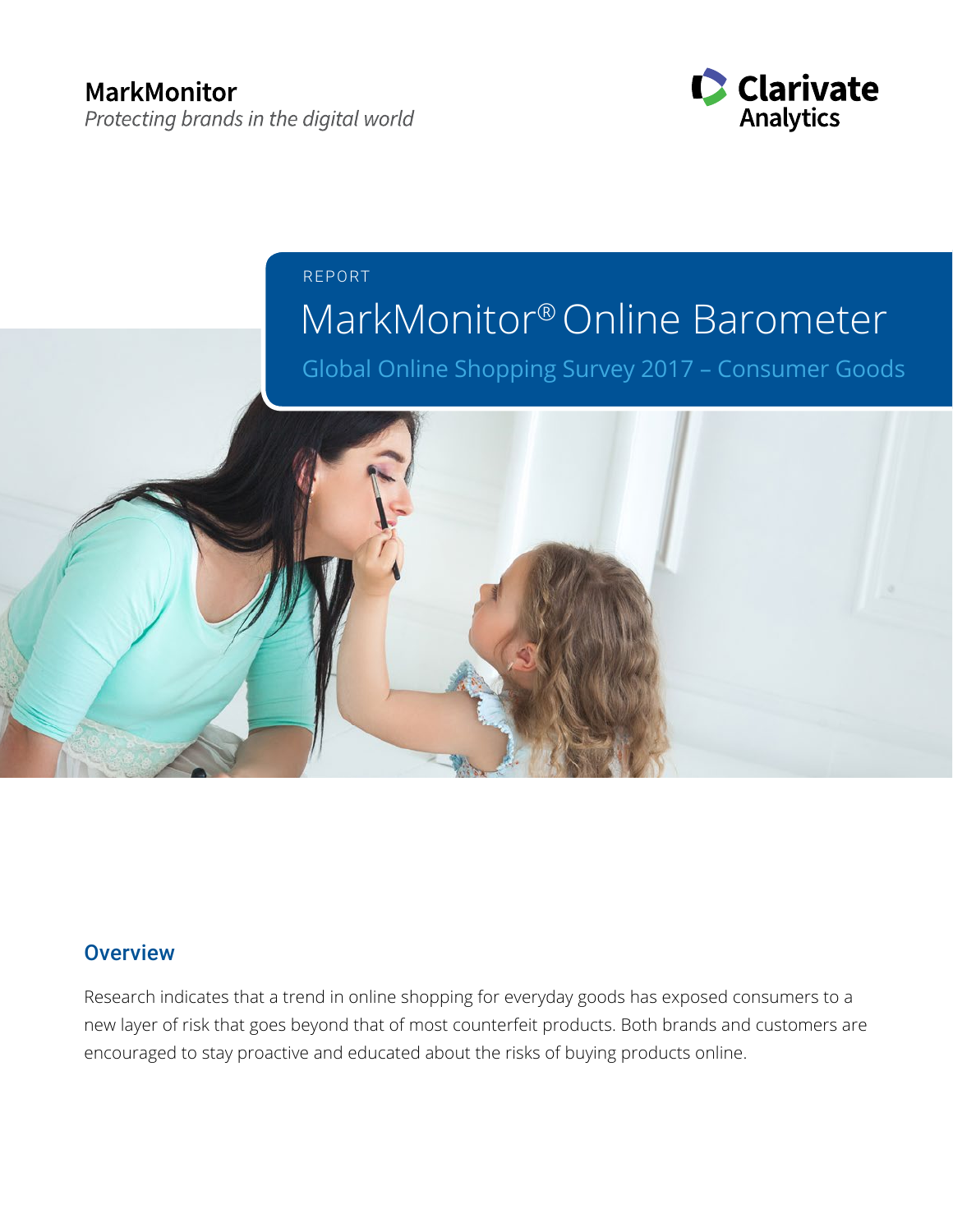## **Table of Contents**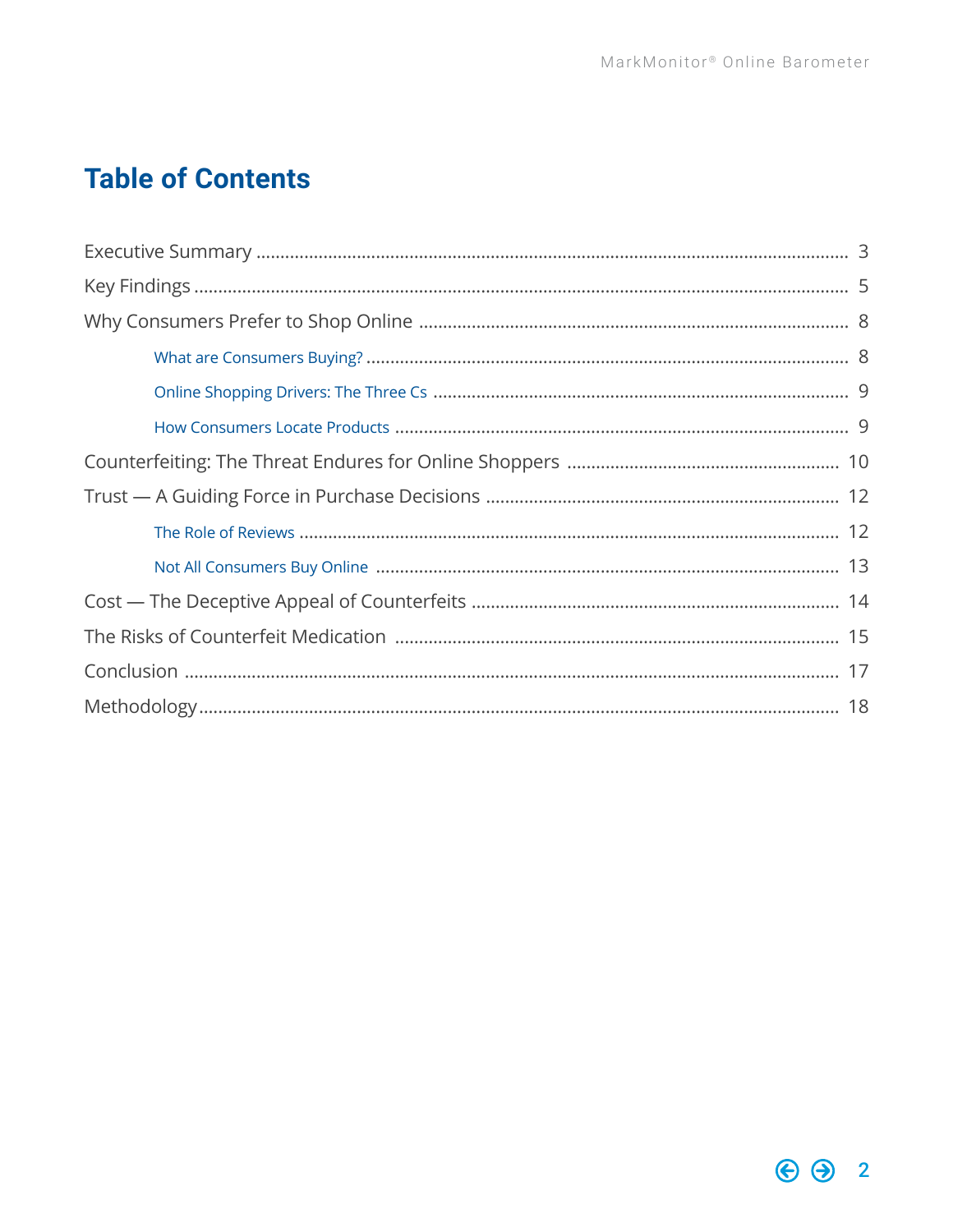### <span id="page-2-0"></span>Executive Summary

Today, the global online retail market is experiencing exponential growth, and consumers are spending more money than ever. The availability of goods on the Internet, along with the convenience of shopping, comparing prices and searching for the best value makes this avenue very attractive for consumers. In 2016, shoppers in the U.S. spent \$394 billion online, a 16 percent increase over the previous year<sup>1</sup>, while their U.K. counterparts spent more than £130 billion<sup>2</sup> (\$167 billion), up from £114 billion (\$147 billion) in 2015<sup>3</sup>.

With no slowdown in sight, retailers and ecommerce organizations are focusing on capturing greater market share, expanding product offerings and ensuring the best possible customer experience. However, along with growth in sales of legitimate products, the counterfeit market is also expanding. This is compounded by the addition of new channels, such as social media platforms, online marketplaces and mobile apps, where consumers are exposed to more options and an increased risk of unintentionally buying fake products.

While online shopping provides more options, convenience and a host of other benefits, consumers are not able to physically touch, feel and evaluate products before making a purchase. This can lead to buying counterfeit products and increased dissatisfaction. It can also mean consumers are more likely to get tricked by counterfeiters.

Counterfeiting has serious consequences for global brands — these include damage to reputation, diminished customer trust and loss of revenue. There are also wider-reaching effects: in the U.K. alone, research by the Centre for Economic and Business Research showed counterfeit goods cost the economy £17.3 billion (\$22.6 billion). The report also revealed that 72,000 jobs were lost as a result<sup>4</sup>.

Consumers are not just buying luxury goods, clothing and electronics online; they use the Internet to purchase all types of goods and services, from food and books, to entertainment and travel. In addition, consumer goods like shampoo, sunscreen, beauty products and medicines, traditionally bought in supermarkets, drugstores or pharmacies, are now being bought online. However, when it comes to purchasing products that can affect health and wellbeing, such as skincare products, makeup, sun care, toiletries, medicines, supplements and

- [com/2017/02/17/us-e-commerce-sales-grow-156-2016/](https://www.digitalcommerce360.com/2017/02/17/us-e-commerce-sales-grow-156-2016/)
- 2 "UK online sales exceed £130 billion in 2016, fuelled by sales growth on smartphones," IMRG, January 17, 2017. [https://www.imrg.org/](https://www.imrg.org/media-and-comment/press-releases/uk-online-sales-in-2016/) [media-and-comment/press-releases/uk-online-sales-in-2016/](https://www.imrg.org/media-and-comment/press-releases/uk-online-sales-in-2016/)
- 3 Sabharwal, Veebs. "£114bn spent online in 2015," Retail Gazette, January 15, 2016. [http://www.retailgazette.co.uk/blog/2016/01/](http://www.retailgazette.co.uk/blog/2016/01/ps114bn-spent-online-in-2015/) [ps114bn-spent-online-in-2015/](http://www.retailgazette.co.uk/blog/2016/01/ps114bn-spent-online-in-2015/)
- 4 Hannah, Felicity. "Counterfeit goods, tempting danger," The Independent, December 15, 2016. [http://www.independent.co.uk/money/](http://www.independent.co.uk/money/counterfeit-goods-tempting-danger-a7473751.html) [counterfeit-goods-tempting-danger-a7473751.html](http://www.independent.co.uk/money/counterfeit-goods-tempting-danger-a7473751.html)

<sup>1</sup> Zaroban, Stefany. "U.S. e-commerce grows 14.6% in 2015," Internet Retailer, February 17, 2017. [https://www.digitalcommerce360.](https://www.digitalcommerce360.com/2017/02/17/us-e-commerce-sales-grow-156-2016/)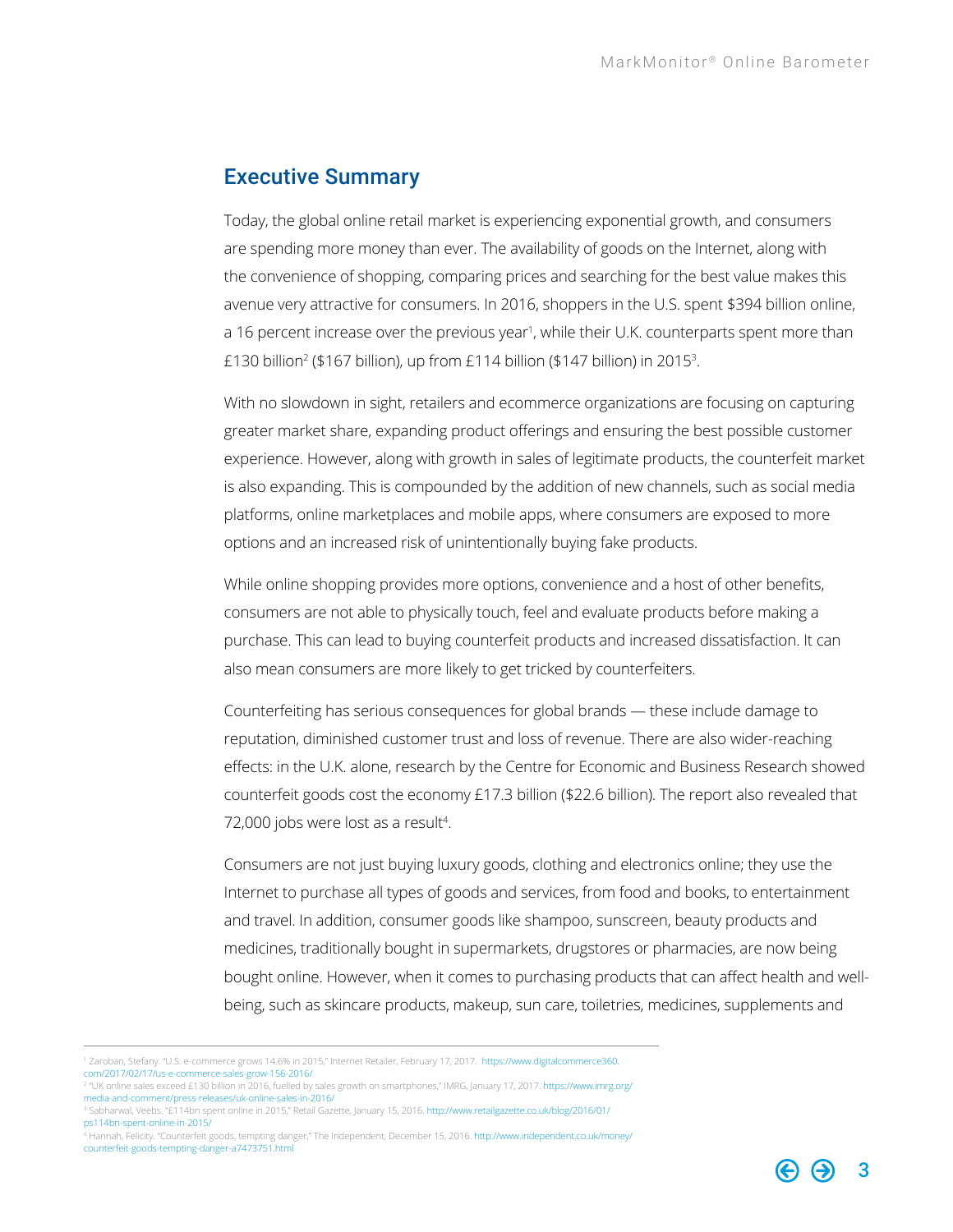vitamins, the risks of buying low quality goods not manufactured in accordance with standards are even more serious.

Brands the world over are tackling counterfeiting in a number of ways. These include investing in brand protection programs, establishing relationships with industry experts and policing bodies and enhancing customer awareness about the dangers that fake goods pose.

Given the scope of the problem and its negative impact on brands, consumers and the wider economy, it is important to understand the behavior of online shoppers when buying consumer goods.

MarkMonitor commissioned Vitreous World, an independent market research firm, to conduct a study of global consumers — specifically looking at online buying behavior related to consumer goods, including makeup, toiletries, medicines, vitamins and supplements, purchased outside of supermarket shopping. In addition, the study gauged attitudes and opinions on topics such as counterfeit goods and confidence in searching for products via various Internet channels.

A total of 4,401 interviews were conducted using an online methodology across the general public of the U.K. (1,000 interviews), France (200 interviews), Germany (200 interviews), Italy (200 interviews), Spain (201 interviews), Netherlands (200 interviews), Sweden (200 interviews), Denmark (200 interviews) the U.S. (1,000 interviews) and China (1,000 interviews). China was included in our research for the first time, and has yielded some interesting results.

Interviews were conducted online and were completed between May 4 through 10 of 2017.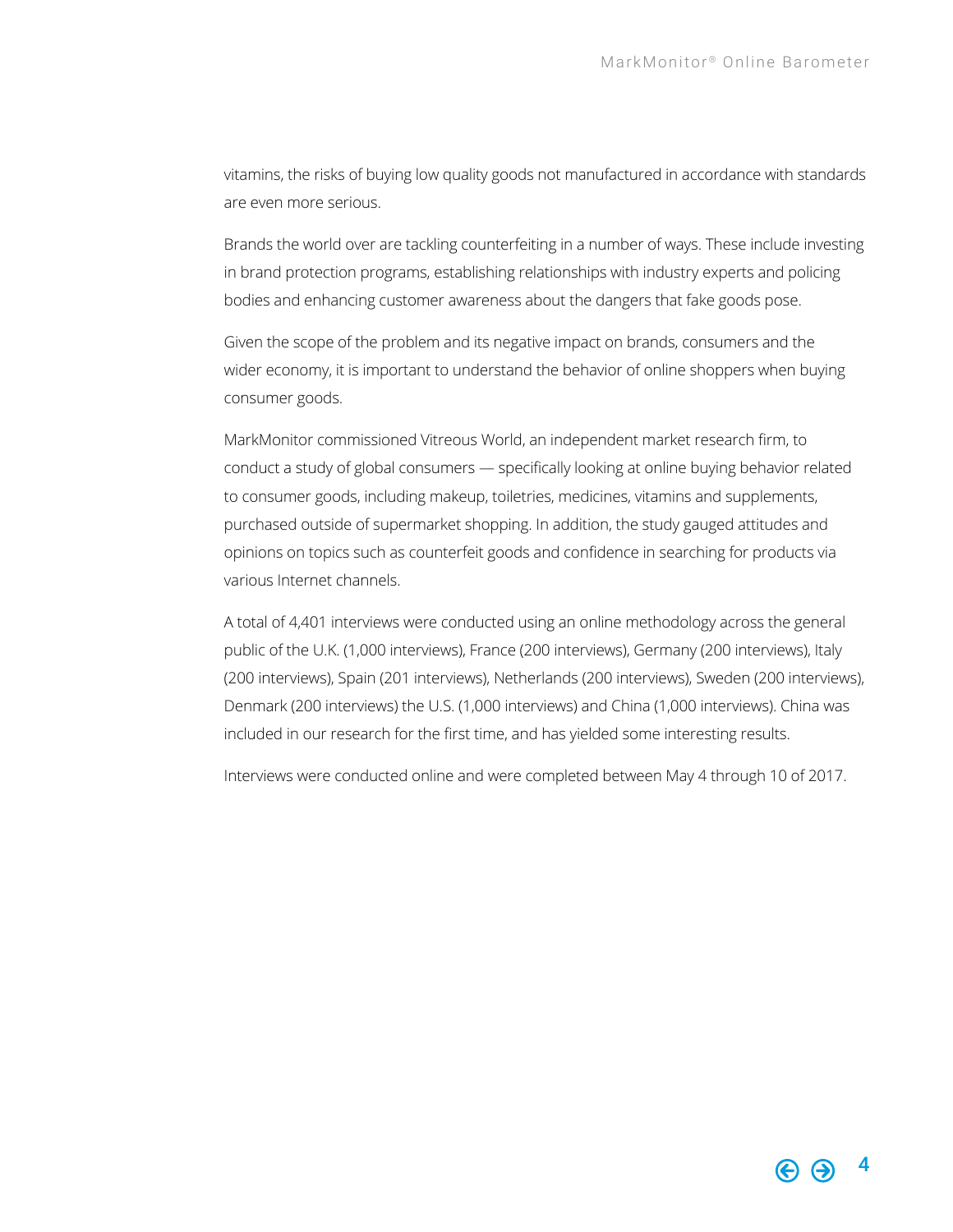<span id="page-4-0"></span>

**32%**

Makeup was cited as the most commonly purchased fake item.

## Key Findings

## **1. Consumers Search for Discounted Everyday Goods Online**

29 percent of consumers buy medicines online

Traditionally, consumers used the Internet to search for deals on luxury goods and more expensive items. However, as trust in online shopping has increased, consumers are increasingly using the Internet to search for and buy cost-efficient everyday items, such as haircare, skincare, makeup and medicines typically bought from a supermarket, drugstores or pharmacies.

While 29 percent of consumers buy medicines online, other purchases include:

- Makeup: 53 percent
- Skincare: 50 percent
- Soap, shower and bath products: 50 percent
- **Haircare: 47 percent**

#### **2. Counterfeit Products Can Jeopardize Consumer Health**

27 percent of online shoppers have been duped into buying imposter goods, such as toiletries, cosmetics and medicines

One of the most prevalent dangers of shopping online is unwittingly buying fake goods. Research found that just over one-quarter of consumers (27 percent) had been duped. This figure was highest in China where 46 percent of respondents had unintentionally bought a fake, followed by Netherlands (28 percent) and Italy (27 percent). Shoppers in Germany, Denmark and Sweden were least affected by having purchased a fake (18 percent).

Makeup was cited as the most commonly purchased fake item (32 percent), followed by skincare (25 percent) and supplements (22 percent). In addition, 16 percent of respondents in this subsample

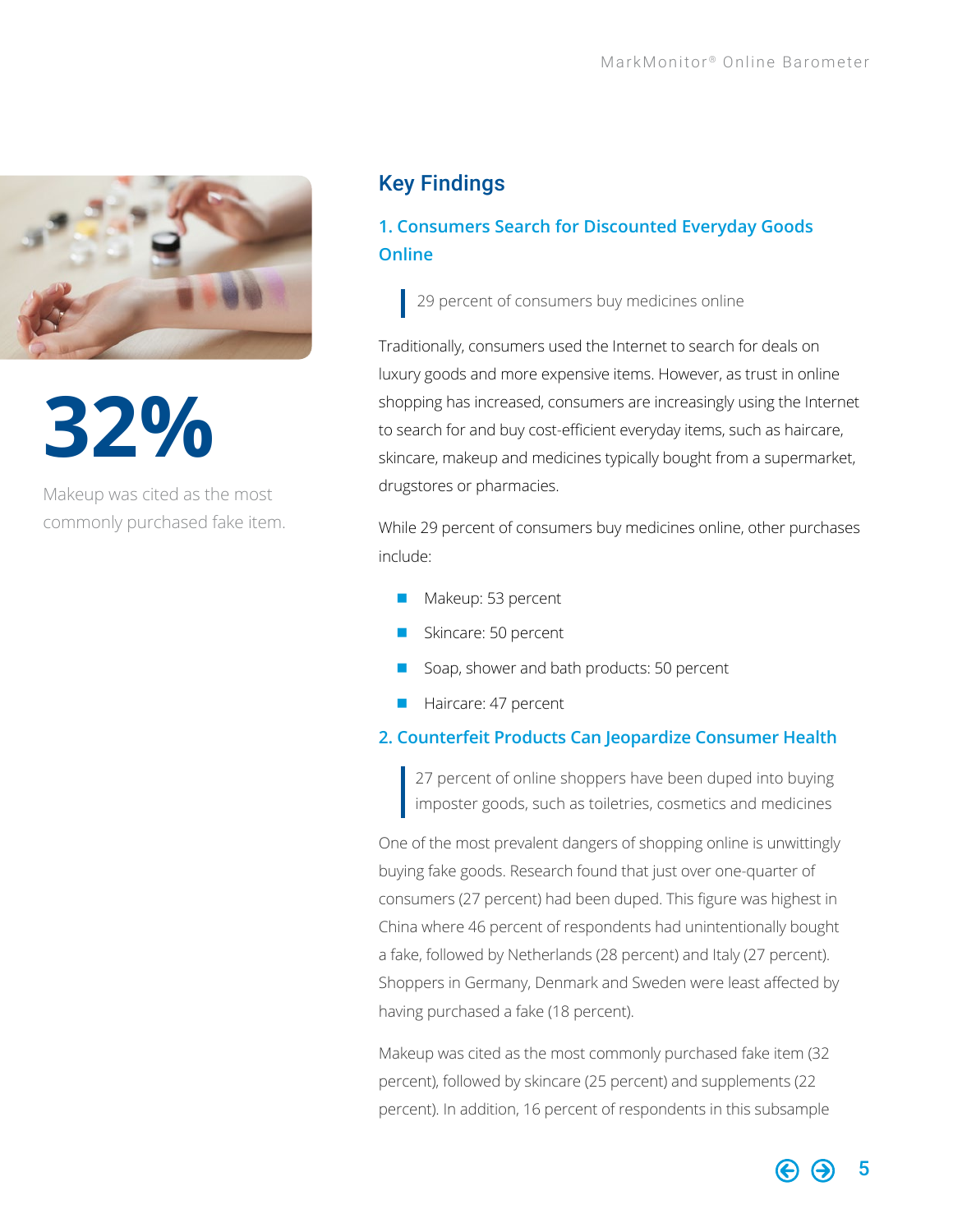

**34%**

When asked about how they identified the goods as fake, 34 percent of respondents said they had experienced a bad reaction to the product.

bought medicines that were fake.

These counterfeit products were found via a variety of online channels, including:

- Online marketplaces: 39 percent
- Search engines: 34 percent
- Mobile apps: 22 percent
- Social ads: 20 percent
- **n** Online pharmacies: 16 percent

Alarmingly, when asked how they identified goods as fake, 34 percent said they had experienced a bad reaction to the product, while 50 percent said poor quality alerted them.

### **3. Consumers Trust Online Marketplaces – But Still Fall for Fakes**

74 percent of consumers trust marketplaces to deliver goods that meet expectations all or most of the time

Marketplaces frequently appear in research as trusted online channels for purchasing consumer goods. However, the majority of respondents that unintentionally purchased fake products found them via online marketplaces (39 percent), followed by search engines (34 percent). Mobile apps (22 percent) and social ads (20 percent) were third and fourth, respectively, on the list.

In addition, reviews continue to play an important role and perhaps add to these levels of trust. Research found that eight out of 10 consumers rely on website recommendations when making purchase decisions.

### **4. Consumers Expect Brands to Protect Them from Counterfeiters**

Almost one-third of consumers believe brands should keep them safe

6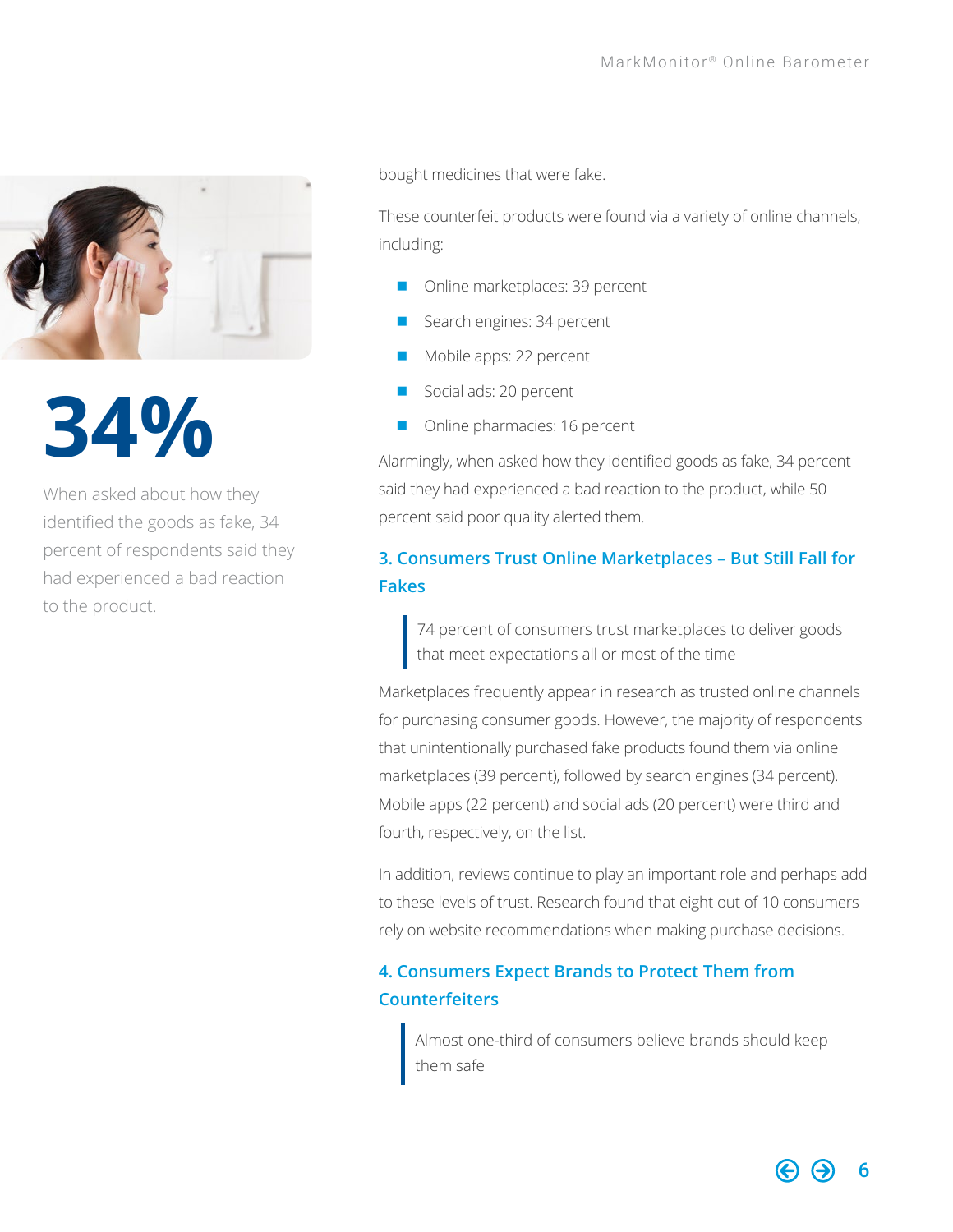

# **8/10**

The research found that eight out of 10 consumers rely on website recommendations when making online purchase decisions.

When asked who is responsible for keeping consumers safe from buying fake products, 34 percent said they thought it was up to the brand. This attitude was most prevalent in Denmark (44 percent), Sweden (43 percent) and the U.K. (42 percent). These figures are reinforced by the fact that consumers still place a large degree of trust in brand websites — 89 percent of respondents said they relied on these sites to deliver goods that met their expectations all or most of the time.

To a lesser degree, some consumers (27 percent) said that industry watchdogs were responsible, and 23 percent stated it was their own responsibility.

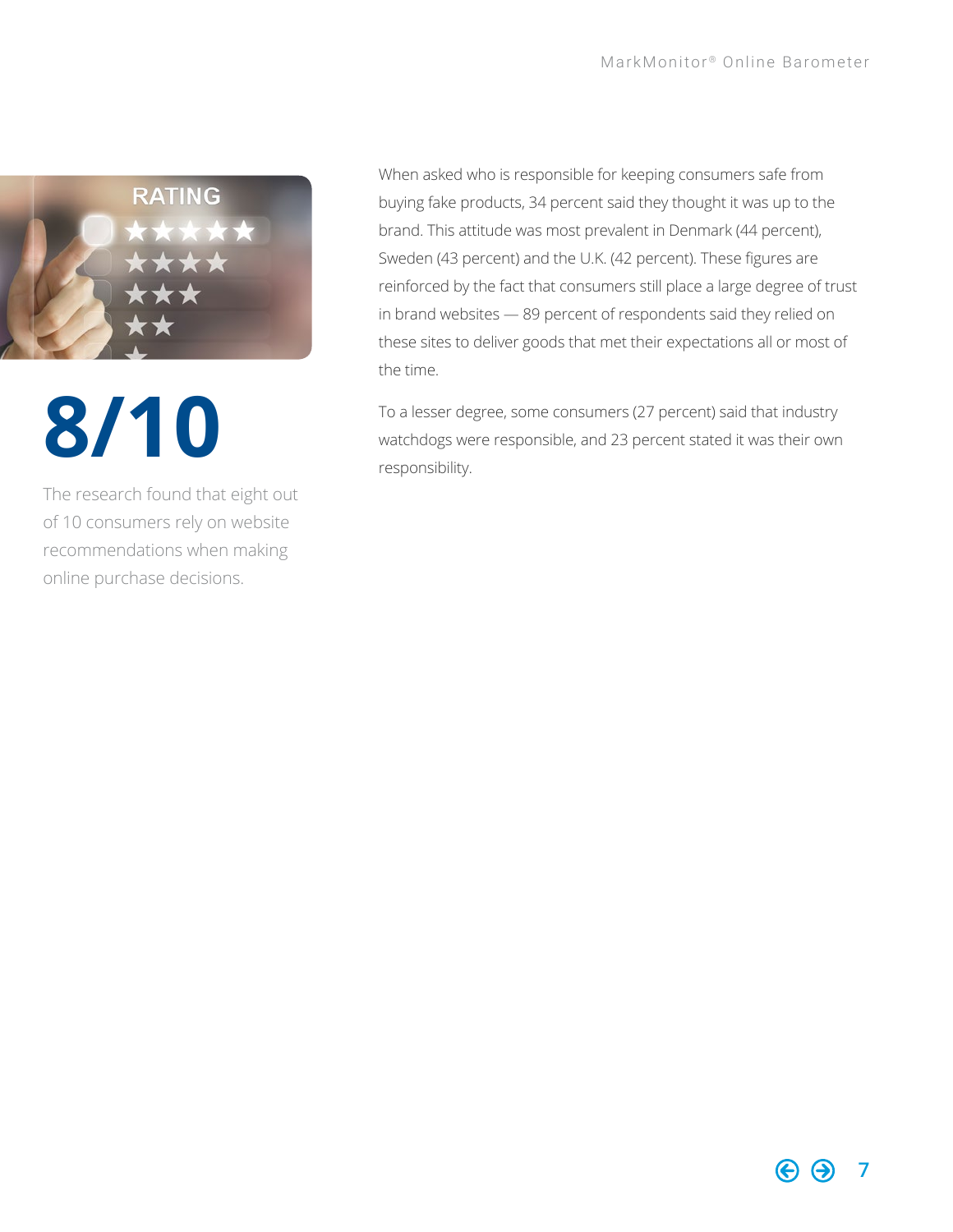## <span id="page-7-0"></span>**Why Consumers Prefer to Shop Online**

Put simply, the answer is choice. Consumers prefer Internet shopping over brick-and-mortar stores because of the sheer selection they can find on a single screen. It's easier to find products, compare prices, search for bargains and source products not normally found in a shopping mall.

Of course one of the inherent dangers in shopping online is that products cannot be seen, felt or checked physically before purchase, nor can shops or shop owners be seen. As a result, it is more difficult to identify fakes. This may be of a lesser concern for someone purchasing a summer dress versus someone buying medication. Regardless, shoppers need to be vigilant when shopping online and brands need to have strong online brand protection policies to guard themselves and their customers.

Preferences for online shopping aren't just limited to clothing, accessories and electronics, but also extend to consumer goods including makeup, skincare, haircare, medicines, vitamins and supplements.

#### **What are Consumers Buying?**

We wanted to understand what consumer goods shoppers are buying online, outside of their regular supermarket shopping. Research found that soap, shower and bath products, along with skincare products, were most popular among respondents, with 50 percent stating they had made an Internet purchase in this category. The buying of makeup online shows interesting inter-market comparisons with significantly higher levels of online purchase in France (54 percent), Spain (54 percent), Italy (55 percent) and China (53 percent).

China shows significantly higher online buying levels for many everyday consumables including makeup (53 percent), haircare (63 percent), skincare (64 percent), sun care (42 percent), oral care (55 percent) and soap, shower and bath products (61 percent).

The online purchase of medicines (29 percent) also shows fascinating inter-market comparisons with significantly higher levels of online uptake in Sweden (48 percent) and Germany (61 percent) — and among the 65+ age group (34 percent). While this figure is not surprising, given the expectation that older consumers require more medication, it is surprising given that, traditionally, the use of online shopping has been lower in this age group.

Overall, 25 to 34 year olds showed the highest levels of online purchases for most consumables.

There was a difference in consumer purchasing patterns between women and men: women bought more makeup, skincare and haircare, while men bought more medicines, vitamins and supplements online.



#### **What Consumers are Buying Online**

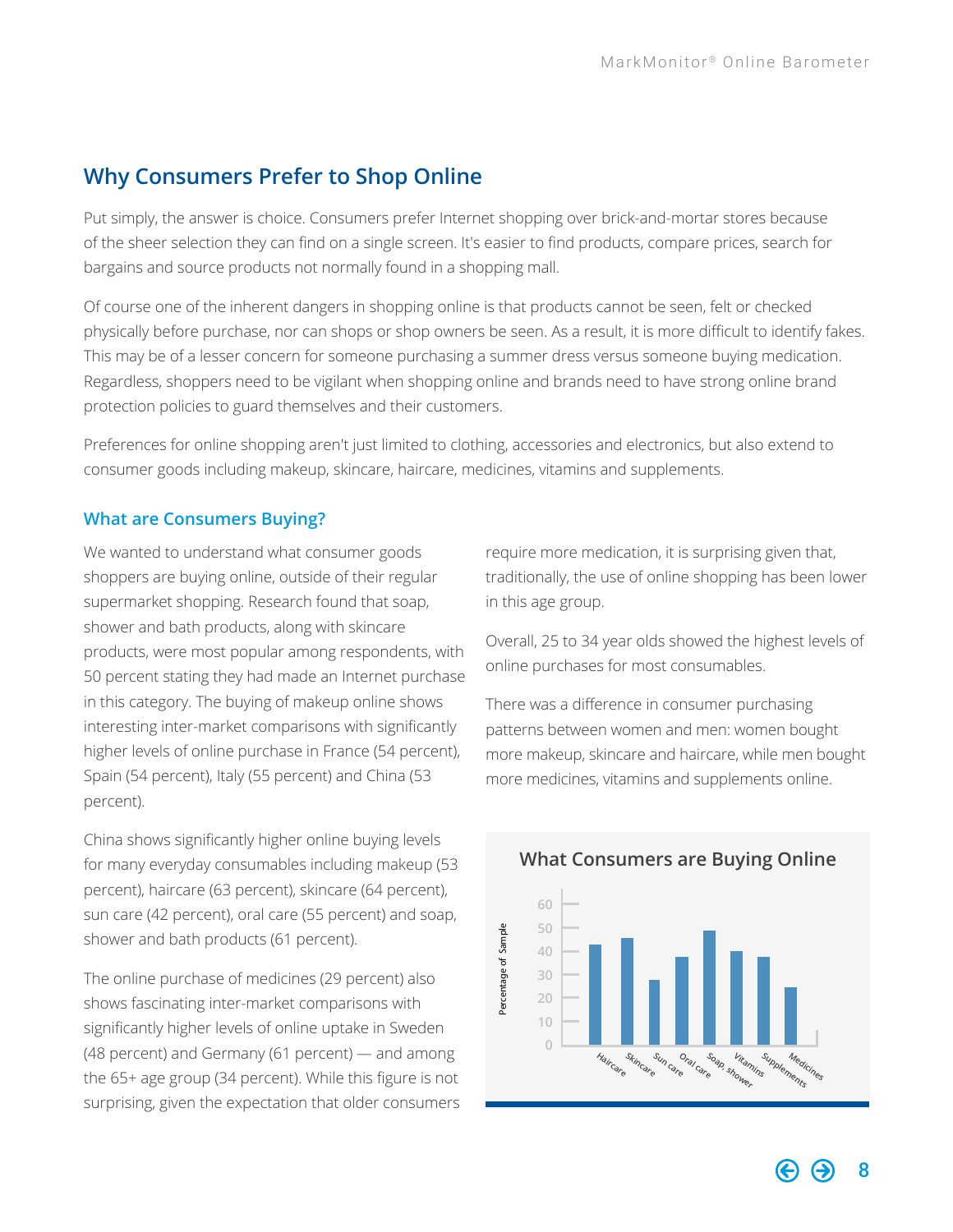<span id="page-8-0"></span>

Online marketplaces are the most popular method across all consumables, except for the purchase of makeup.

#### **Online Shopping Drivers: The Three Cs**

When consumers were asked the reasons for buying these types of goods online, three stood out: cost, choice and convenience. Fortyfive percent of consumers said it was easier to identify cost-effective options and find better deals; 42 percent said there was more choice shopping on the Internet and 40 percent said online shopping was easier.

The top reason for buying makeup online was choice (46 percent), while respondents chose cost as the main driver for all other product categories.

Chinese consumers are the most likely to buy online as a result of the large amount of product information that is available (43 percent). Danish consumers are the most cost-focused across all consumables with an average of 67 percent stating they shop to identify costeffective options.

#### **How Consumers Locate Products**

Online marketplaces are the most popular method across all consumables, except for the purchase of makeup. Here, consumers cited going directly to websites for known brands as the most popular option (33 percent). When it comes to buying medicines, the most popular method of searching for products is via online pharmacies (47 percent). Overall, purchasing through mobile apps was significantly more popular in China compared to all other markets (16 percent).

As expected, 16 to 34 year olds were also significantly more likely to make online purchases through mobile apps. This is perhaps due to their comfort in using social media and new digital channels, compared with their older counterparts. In Denmark (43 percent) and the Netherlands (40 percent), search engines were much more likely to be a favored method of locating items than in other markets.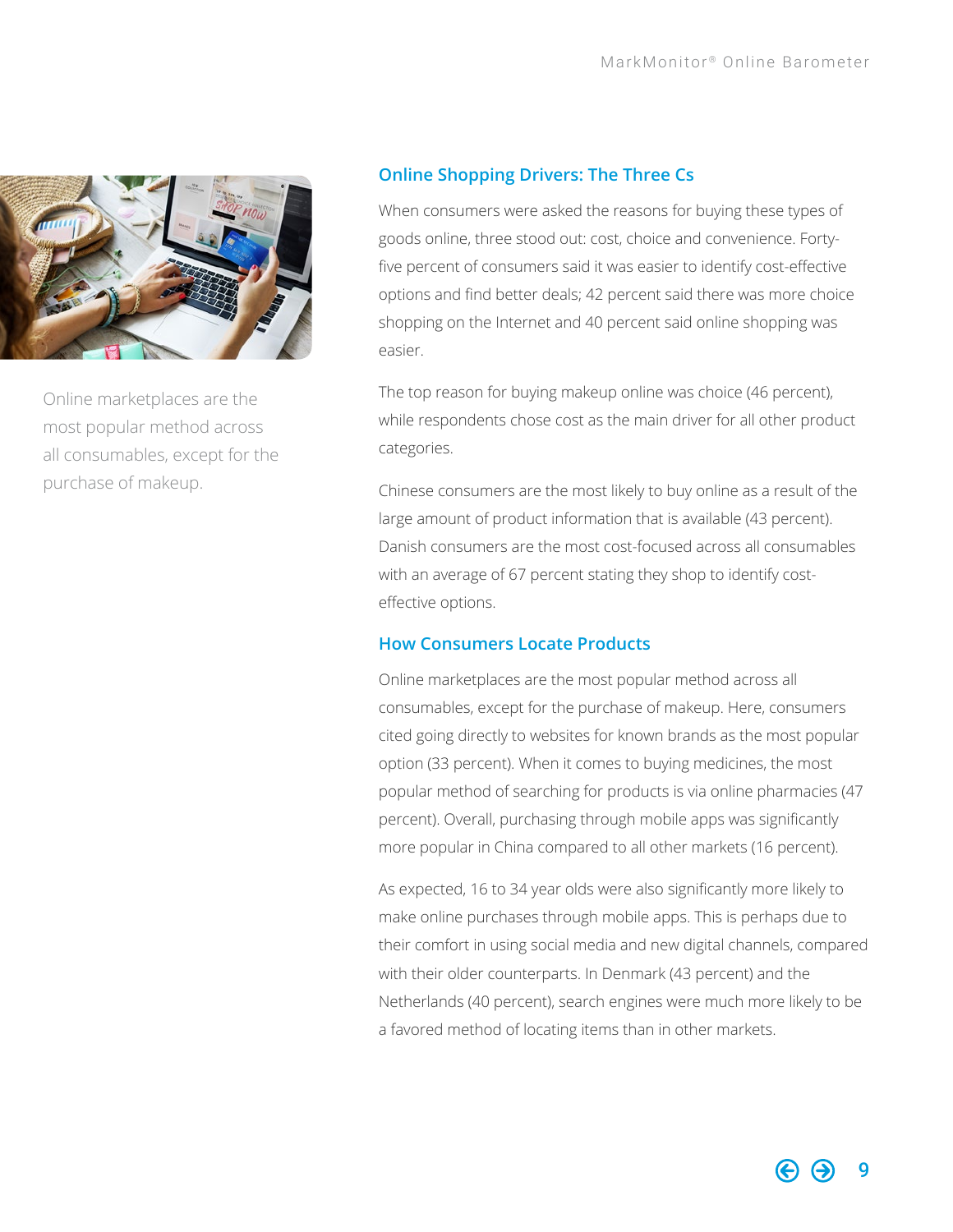## <span id="page-9-0"></span>**Counterfeiting: The Threat Endures for Online Shoppers**

Unfortunately, many consumers still inadvertently purchase imposter products that pose health risks.

More than one-quarter of shoppers (27 percent) have bought fake products online — without knowing it. In China, almost half of respondents (46 percent) have fallen victim, an interesting find given the widely acknowledged assertion that the majority of counterfeit products are manufactured in China<sup>5</sup>.

Looking at the types of products most likely to be non-genuine, makeup was most cited, with 32 percent of respondents having bought a fake product. This was followed by skincare (25 percent), haircare (22 percent) and supplements (22 percent). Worryingly, 16 percent of the sample had also unknowingly bought medicine deemed counterfeit.

Given the nature and application of these types of products, buying counterfeits can have wide-reaching, often harmful, effects.

When asked how they identified a fake product, the majority of respondents said it was the poor quality of the product that gave it away (50 percent), as well as use of an unofficial logo (35 percent), the packaging (32 percent) and also an unpleasant reaction when using the product (34 percent). The latter occurred most frequently in France (43 percent), China (42 percent) and in the U.K. (36 percent).

Once a product was discovered as fake, consumers had varied reactions. Thirty-nine percent of respondents contacted the retailer — this was higher in Germany (47 percent), China (42 percent) and Sweden (42 percent) — one-quarter left a review on social media or a website and 24 percent contacted an industry watchdog. In addition, 15 percent said they did nothing. This highlights the issue of brand protection, with almost four in every 10 consumers complaining to retailers about mistakenly buying fake products, it is becoming imperative that these organizations do all they can to protect their customers.

Non-genuine products found through online

marketplaces were especially high in China (49 percent) and on search engines (34 percent). The marketplace figure is somewhat worrying given the level of trust that shoppers display in this this channel. Interestingly, 22 percent found these products using a mobile app and 20 percent used social media advertisements. These figures might be low in relation to other more established channels, but are still relatively high given the perception that fake goods are more likely to be found here. However, a higher percentage of users in Germany were duped by mobile apps (31 percent) and more respondents in Spain were tricked by social



#### **Inadvertent Counterfeit Purchases**

<sup>&</sup>lt;sup>5</sup> Suokas, Janne. "China is the world's biggest producer of fake goods, OECD says," gbtimes, April 18, 2016. [http://gbtimes.com/business/](http://gbtimes.com/business/china-worlds-biggest-producer-fake-goods-oecd-says) [china-worlds-biggest-producer-fake-goods-oecd-says](http://gbtimes.com/business/china-worlds-biggest-producer-fake-goods-oecd-says)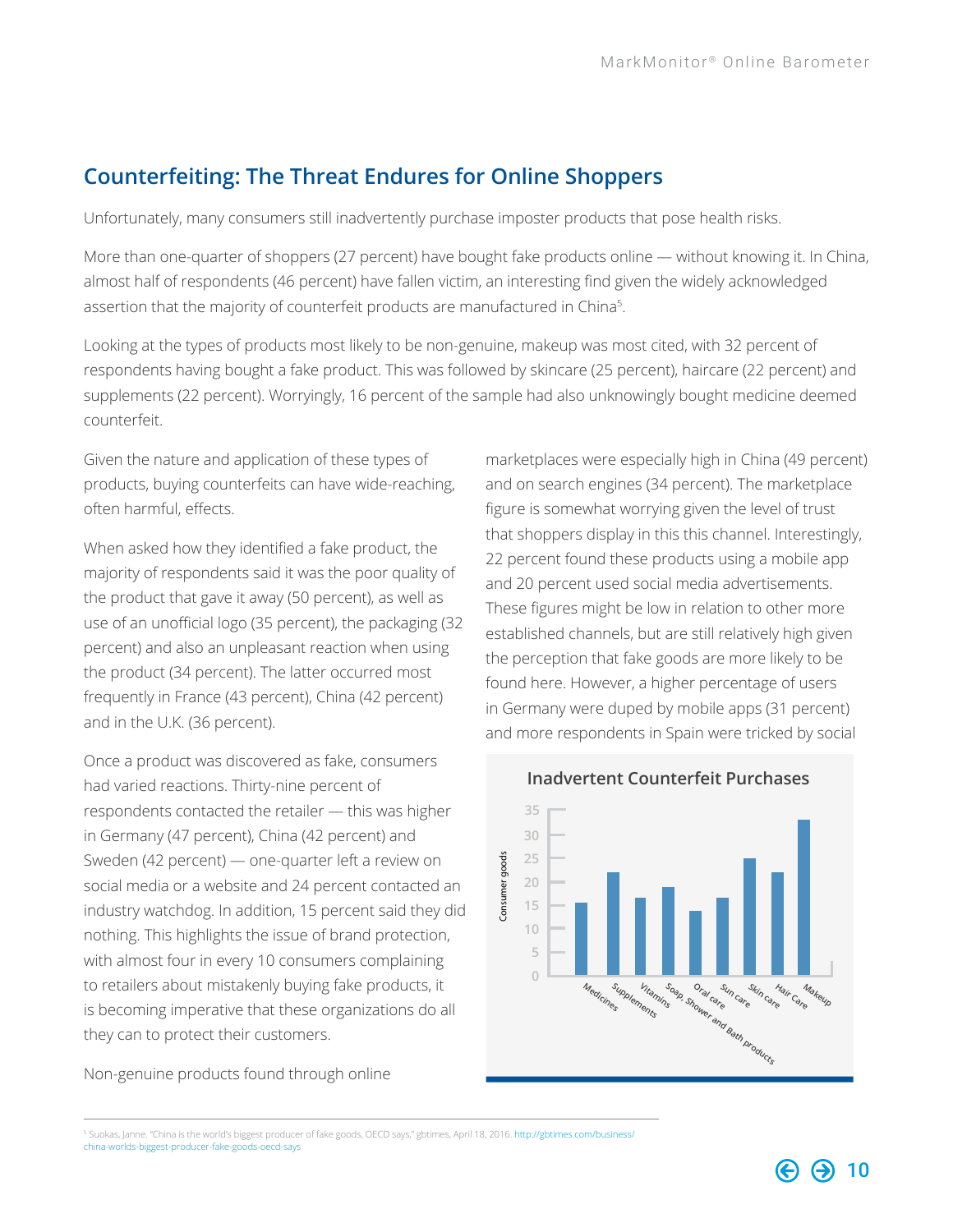

**22%**

Mobile apps were used to find fake products on marketplaces by 22 percent of consumers.

media advertisements (27 percent).

The sentiment that it is a brand's duty to keep consumers safe from counterfeiting was most prevalent in Denmark (44 percent), Sweden (43 percent) and the U.K. (42 percent) — highlighting the need for comprehensive brand protection strategies. Twenty-seven percent said that it was the responsibility of industry watchdogs, which was most cited by respondents in the Netherlands (38 percent) and China (43 percent).

However, 23 percent of respondents said that they were responsible for keeping themselves safe — with consumers in the U.S. citing this more often (35 percent).

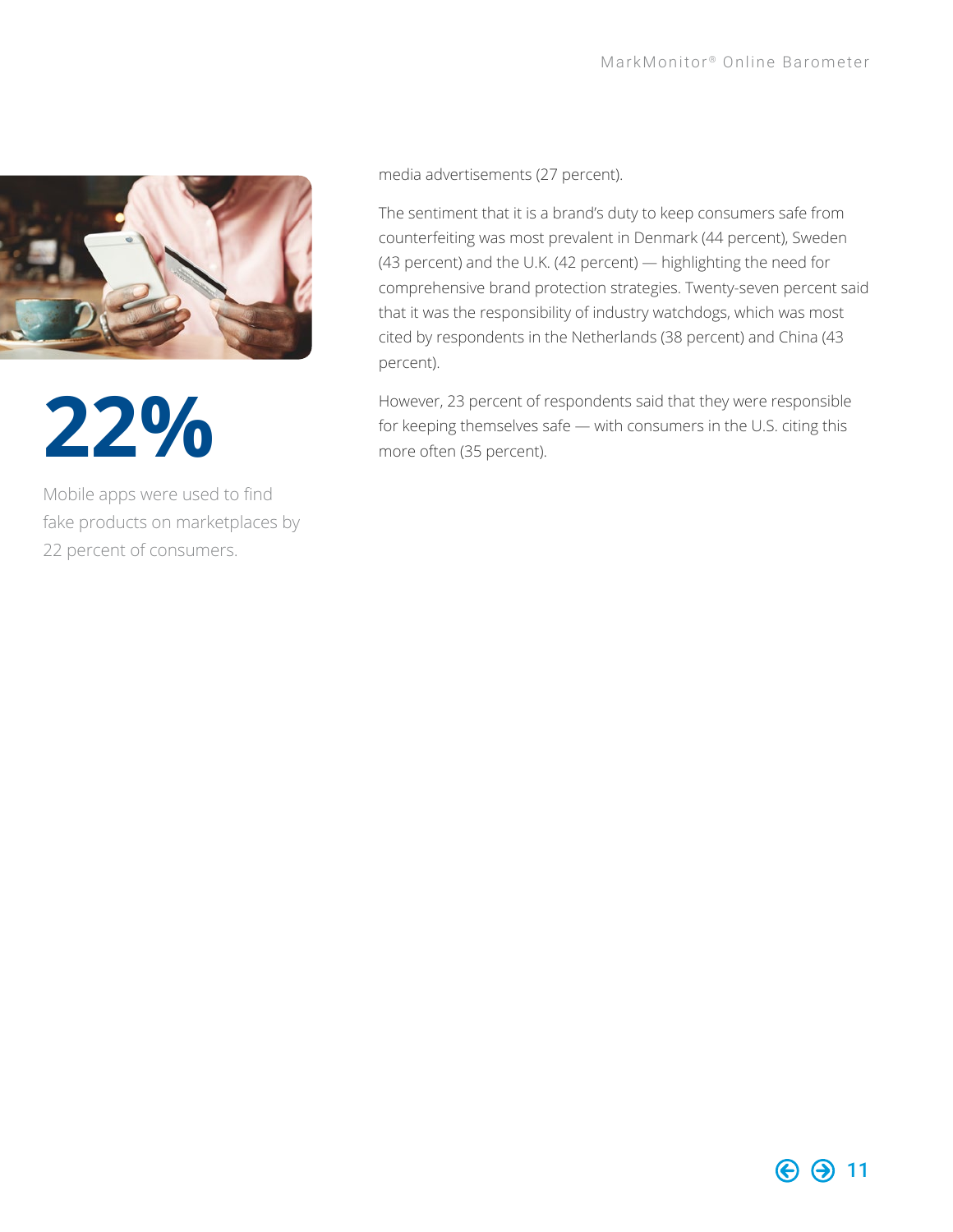## <span id="page-11-0"></span>**Trust — A Guiding Force in Purchase Decisions**

One of the key elements in buying a product — whether online or in-store — is trust that the chosen item will meet expectations. This trust forms the basis of customer experience and is one of the things that helps build loyalty and retention.

When asked about the levels of trust that they had in various online shopping channels, consumers said that going directly to known brand websites offered them complete trust that items ordered online would meet their expectations all or most of the time (89 percent). This is followed by online marketplaces (74 percent) and search engines (73 percent). However, online pharmacies were ranked at 67 percent, the same as mobile apps. Social ads, however, ranked the lowest at 41 percent.



German respondents showed the highest levels of confidence in buying from online pharmacies (83 percent net confidence score), which supports the fact that 61 percent of this regional sample said they bought medicine online, higher than any other regional figures.

Spain demonstrated the lowest appetite for purchasing medication online (18 percent), and had a confidence rating of 61 percent in using online pharmacies.

#### **The Role of Reviews**

Customer reviews appear to play an important role in establishing trust in a product. Survey respondents used reviews to report when they had unintentionally purchased a fake product — 25 percent said they posted a review on social media, and a further 25 percent stated they posted reviews on a website. Looking at the role that reviews or shopper recommendations play in the buying cycle — overwhelmingly, 80 percent of consumers said they relied on what others said about the product, pointing to the importance that customer advocacy can play in combatting counterfeiting.

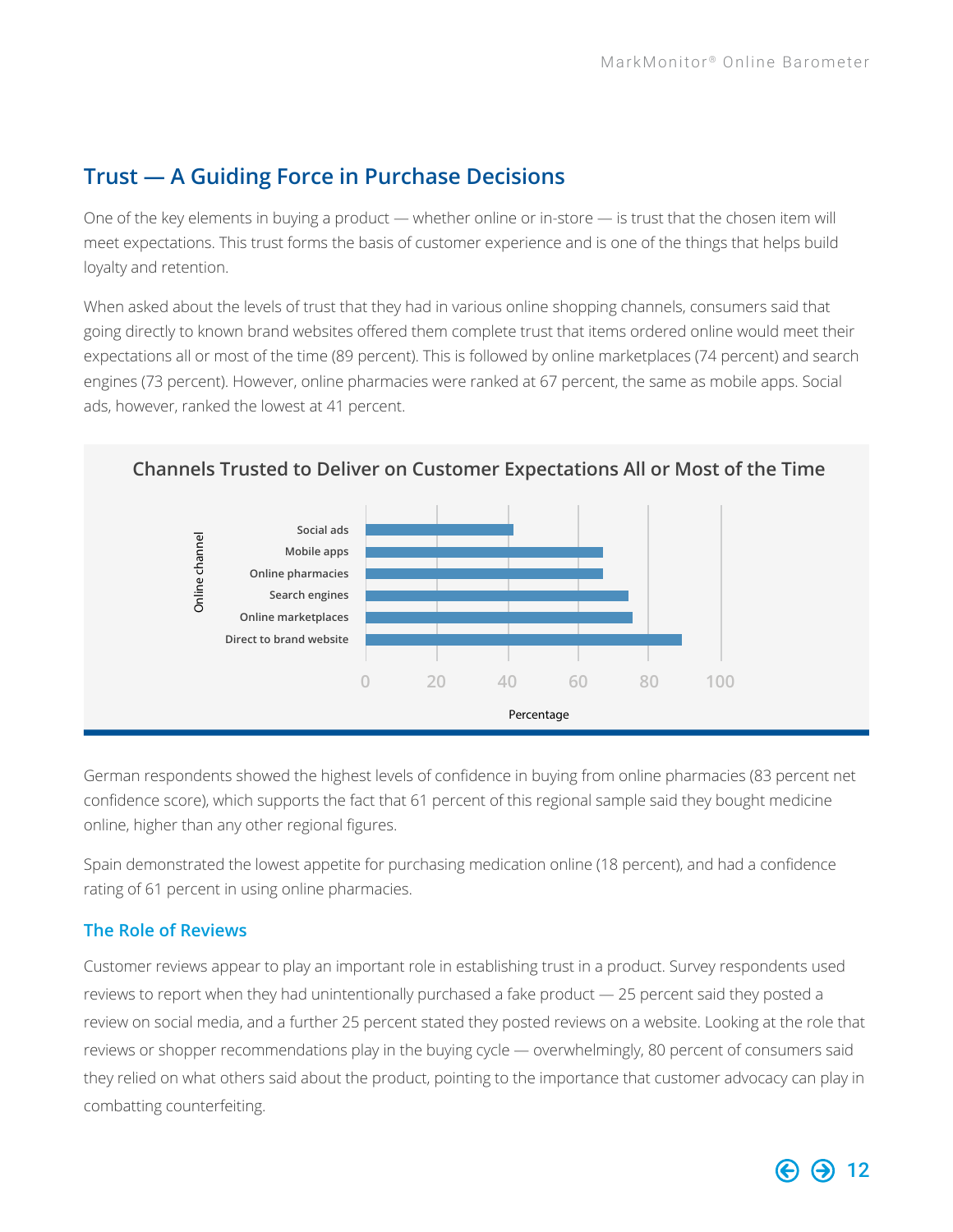

This "word of mouth" approach is also particularly important for brands, as often reviews can directly influence purchasing decisions. Ensuring customers are happy, therefore, is critical. Should a customer buy a fake product, for example, this could lead to bad reviews and negative sentiment in the marketplace.

#### **Not All Consumers Buy Online**

Despite a large appetite for buying consumer products online, some consumers will not use the Internet to buy these types of goods. In fact, when it comes to items like sun care, 72 percent of respondents say they would rather buy from a physical store.

The reasons for purchasing these goods in-store are more varied compared to purchasing online. While items such as haircare (42 percent), sun care (33 percent), skin care (28 percent), oral care (56 percent), soap, shower and bath products (54 percent) present a more convenient purchase for consumers in-store, other products such as vitamins (21 percent), supplements (22 percent) and medicines (34 percent) show the reason is the need for expert advice in store. The main reason for buying skincare in-store was convenience (28 percent), with one in five consumers stating in-store experts as a main reason. Makeup shows an isolated trend where the ability to test the product is the main reason for purchasing the product in-store (19 percent).

Another reason for not buying online, particularly relating to makeup, supplements, vitamins and medicine, is that consumers do not feel like they can trust the quality of the items.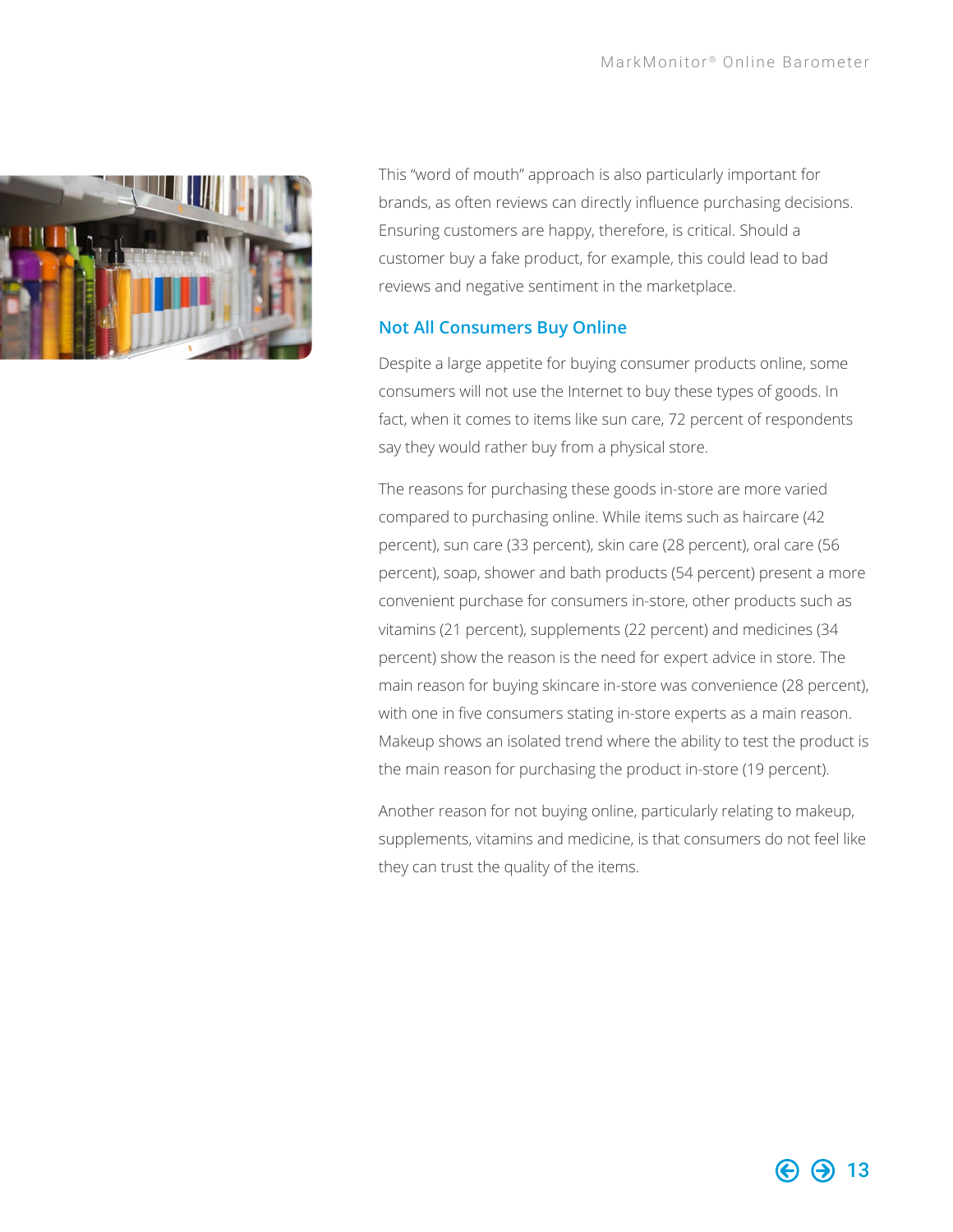## <span id="page-13-0"></span>**Cost — The Deceptive Appeal of Counterfeits**

While most instances of counterfeiting originate with consumer deception, a small percentage of shoppers actively seek out non-genuine goods. Reassuringly, 83 percent of the sample said they would not buy fakes — but that leaves 17 percent who said that they would. These attitudes are more prevalent among Chinese (23 percent), Italian (22 percent) and Dutch (19 percent) consumers, as well as among 16 to 24 year olds (32 percent).



It is not surprising that the main reason for buying a fake product in the first place is cost. Almost half of the subsample (49 percent) identified cost as the main driver for purchasing these types of goods. However, what is surprising is that consumers are willing to buy fake goods such as cosmetics, sun care, medicines, supplements and vitamins — all products that can have a detrimental impact on health.

Other reasons for buying fakes include the fake looking as good as the original (29 percent) as well as keeping up with seasonal trends (15 percent), an attitude particularly prevalent among the 16 to 24 age group (19 percent) and 25 to 34 age group (23 percent).

Looking at how buying behavior differs on a regional basis, cost as a reason for buying fake goods is very high among Danish consumers, with 81 percent stating this was a factor in their decision-making. In Sweden, onequarter of respondents said keeping up with seasonal

trends was important, while 40 percent of Chinese consumers said appearance was the main driver for buying fake goods.

We also asked consumers how they found these fake goods. Online marketplaces were most frequently used (30 percent), followed by search engines (29 percent), mobile applications (26 percent) and social advertisements (22 percent).

- $\Box$  Online marketplaces (30 percent) most prevalent in China (41 percent)
- $\blacksquare$  Search engines (29 percent) most prevalent in the Netherlands (51 percent)
- $\blacksquare$  Mobile applications (26 percent) most prevalent in France (36 percent)
- Social advertisements (22 percent) most prevalent in China (27 percent)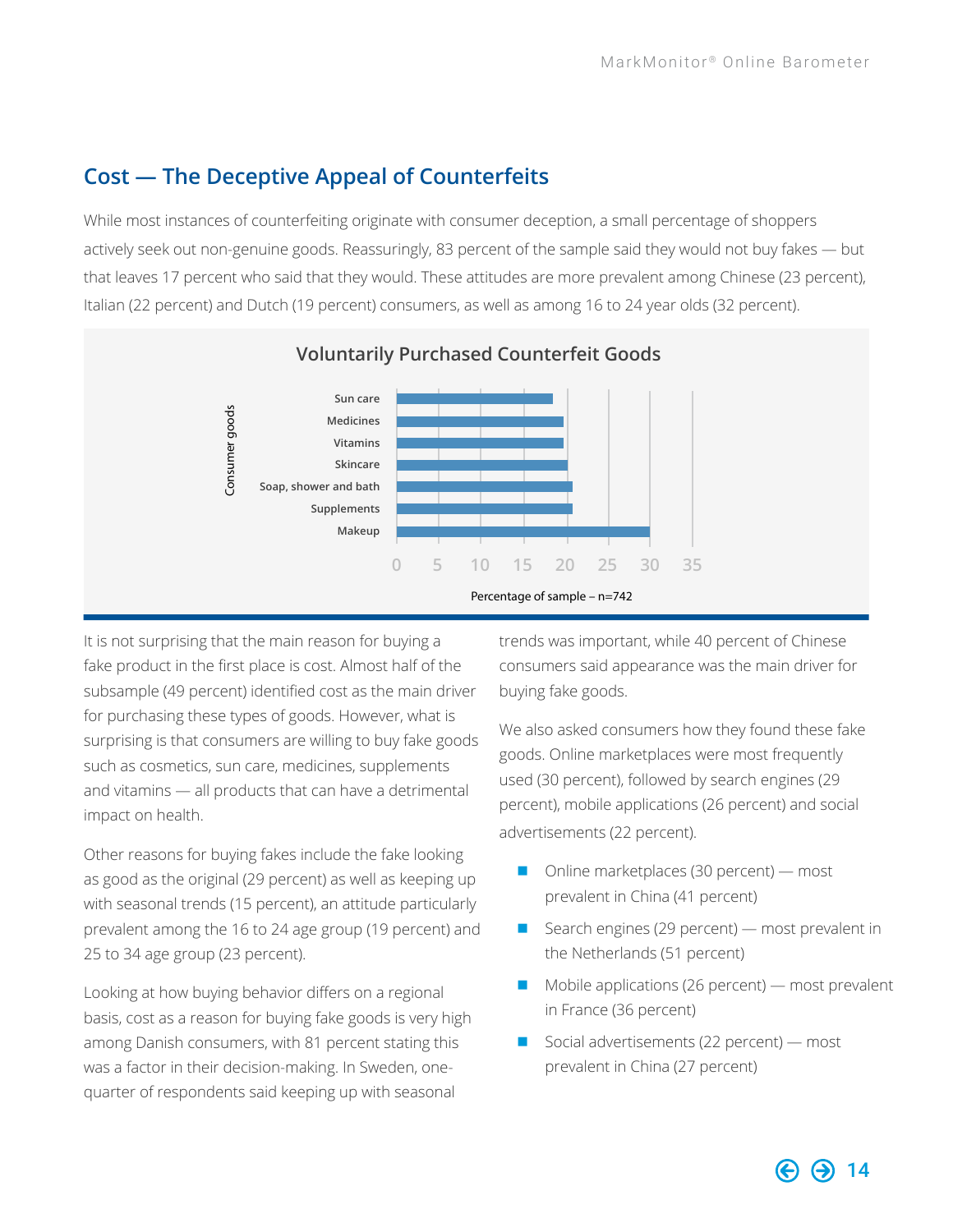<span id="page-14-0"></span>

# **100,000**

The European Commission estimates an annual death toll of approximately 100,000 as a result of falsified and counterfeit medicines.

## The Risks of Counterfeit Medication

The counterfeit medication market is growing significantly. In 2015, Interpol, through its pharmaceutical investigation Operation Pangea, confiscated 20.7 million fake pills. This is up from the 2.4 million seized in 20116 . In addition, the World Customs Organisation estimates the value of the counterfeit medicine trade to be £1 billion (\$1.3 billion) in 20177 .

What are the actual consequences of buying fake drugs? The European Commission estimates an annual death toll of approximately 100,000 as a result of falsified and counterfeit medicines<sup>7</sup>. According to the Federal Drug Administration (FDA)<sup>8</sup>, fake drugs "may be contaminated or contain the wrong or no active ingredient. They could have the right active ingredient but at the wrong dose."

To put the discussion into the context of the research, of those consumers who willingly bought fake goods, 19 percent of them purchased counterfeit medicine. In addition, of those consumers who unwittingly bought a non-genuine product, 16 percent said it was their medication that was fake.

This just highlights the risk that counterfeit products pose to consumers — it is not just an economic issue; when it comes to products like medicines and sun care, there can be a direct impact on health.

Looking at the wider market for buying medicines online — 29 percent of respondents said they had bought some form of medication online. This figure was especially high among German (61 percent) and Swedish respondents (48 percent) and lowest in Spain (16 percent) and France (22 percent).

<sup>6</sup> Ossola, Alexandra. "The Fake Drug Industry Is Exploding, and We Can't Do Anything About It," Newsweek, September 17, 2015. [http://www.](http://www.newsweek.com/2015/09/25/fake-drug-industry-exploding-and-we-cant-do-anything-about-it-373088.html) [newsweek.com/2015/09/25/fake-drug-industry-exploding-and-we-cant-do-anything-about-it-373088.html](http://www.newsweek.com/2015/09/25/fake-drug-industry-exploding-and-we-cant-do-anything-about-it-373088.html)

<sup>7</sup> Buckland, Danny. "The global scourge of counterfeit medicines," PMLiVE, September 29, 2016. [http://www.pmlive.com/pharma\\_news/the\\_](http://www.pmlive.com/pharma_news/the_global_scourge_of_counterfeit_medicines_1145731) [global\\_scourge\\_of\\_counterfeit\\_medicines\\_1145731](http://www.pmlive.com/pharma_news/the_global_scourge_of_counterfeit_medicines_1145731)

<sup>&</sup>lt;sup>8</sup> "Counterfeit Medicine," U.S. Department of Health and Human Services, August 12, 2016. [https://www.fda.gov/Drugs/ResourcesForYou/](https://www.fda.gov/Drugs/ResourcesForYou/Consumers/BuyingUsingMedicineSafely/CounterfeitMedicine/) [Consumers/BuyingUsingMedicineSafely/CounterfeitMedicine/](https://www.fda.gov/Drugs/ResourcesForYou/Consumers/BuyingUsingMedicineSafely/CounterfeitMedicine/)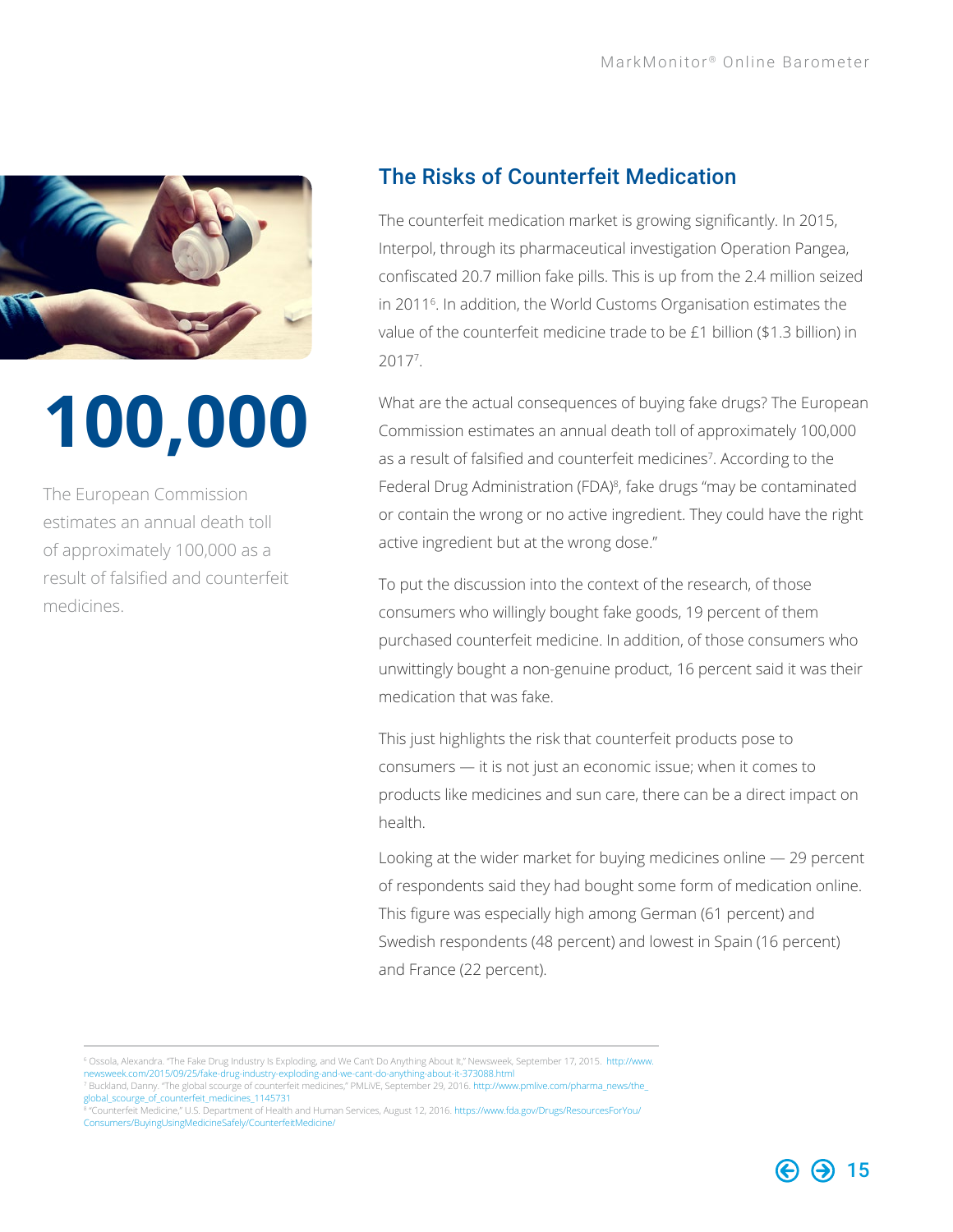

Consumers used various methods to find medications, with online pharmacies being the preferred choice (51 percent). This was especially high in Germany (75 percent) and Sweden (86 percent) which correlates to the willingness of consumers in those regions to buy medicines online.

Search engines were the second most likely method used to locate medicines (28 percent) and this was most prevalent in Denmark (46 percent) and Netherlands (53 percent). Consumers also went directly to known brand websites (26 percent) and online marketplaces (26 percent).

It is more important than ever for shoppers to be vigilant about what they buy, how they find products and where they buy them. It is also critical that brands take steps to ensure their customers are properly educated on the risks of buying non-genuine medications (both intentionally and unintentionally) and are aware of the steps to take to ensure they are purchasing genuine products only.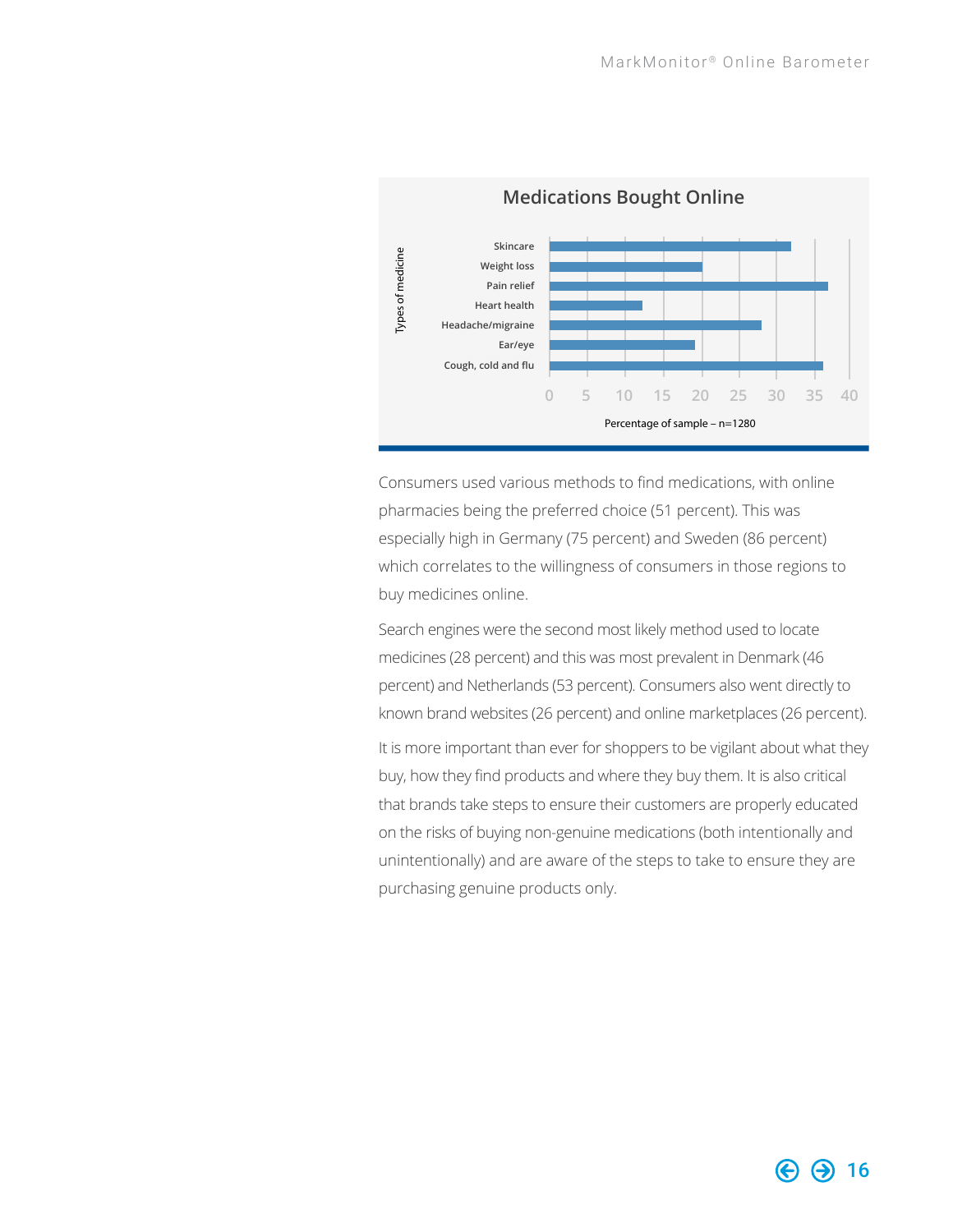### <span id="page-16-0"></span>Conclusion

The amount of money spent shopping online will only increase in the future. This avenue of purchasing presents many benefits to consumers, but it also opens up additional avenues to counterfeiters and fraudsters to take advantage of unsuspecting shoppers.

The perception may be that the sale of counterfeit goods is limited to high-end or luxury goods, such as clothing, jewelry or apparel. This is not, however, true, as the counterfeit goods market includes all kinds of goods, from medications and cigarettes, to electronics and cosmetics.

Looking at a category like consumer goods — which includes makeup, vitamins, supplements, sun care, oral care, skincare, etc. — the consequences of these products' availability are farreaching. For retailers, the consequences of counterfeits will affect the health of their brands, customer trust and revenues.

When it comes to wider issues, consumers may not just lose money and possibly compromise their personal or payment card details on less-than-legitimate websites, there is an actual risk to their health, particularly when it comes to fake medication.

As a result, it is up to both the brand owners and consumers to be vigilant. For shoppers, this means exercising caution when shopping online for goods that can have damaging effects on health, and understanding the exact risks. Additionally, brands need to ensure that the right policies and procedures are in place — in the form of an online brand protection strategy to combat counterfeiters. It is also up to brands to educate their customers and make them aware of the prevalence of counterfeit goods, the inherent risks in buying them, and best practice approaches to avoid being duped.

As consumers turn to the Internet more and more as an avenue for shopping, be it for groceries, clothing, electronics or medicine, ensuring we have the tools at our disposal to avoid counterfeiters and fake goods will be vital.

Protect your brand — and your consumers. To learn more, [visit MarkMonitor](http://www.markmonitor.com) today.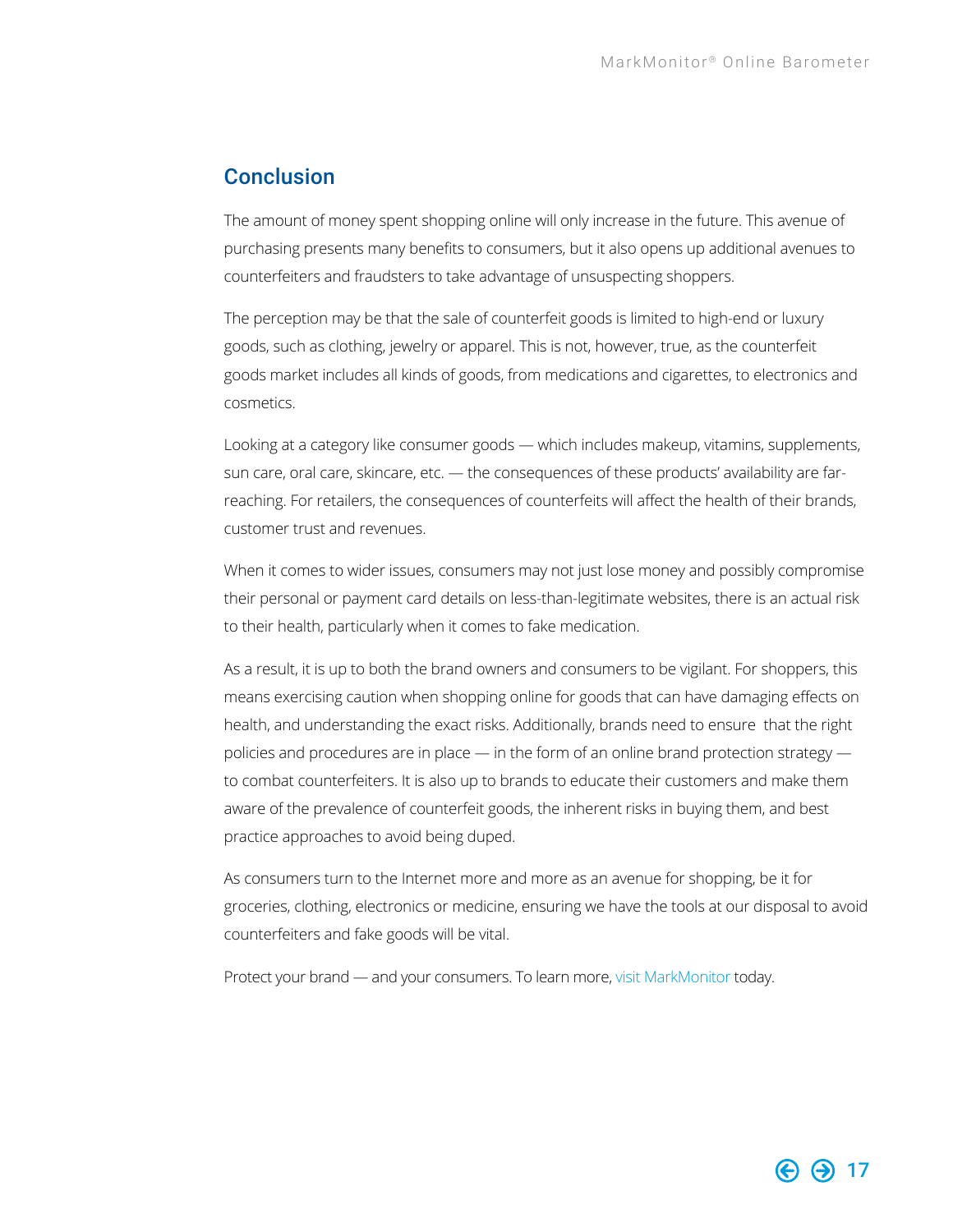## <span id="page-17-0"></span>Methodology

Vitreous Worldwide, an independent market research firm, was commissioned by MarkMonitor to undertake the survey. A total of 4,401 interviews were conducted using an online methodology across the general public of the U.K. (1,000 interviews), France (200 interviews), Germany (200 interviews), Italy (200 interviews), Spain (201 interviews), Netherlands (200 interviews), Sweden (200 interviews), Denmark (200 interviews) and the U.S. (1,000 interviews) and China (1,000 interviews). Quotas were placed on age, gender and region across each market to ensure a nationally representative audience.